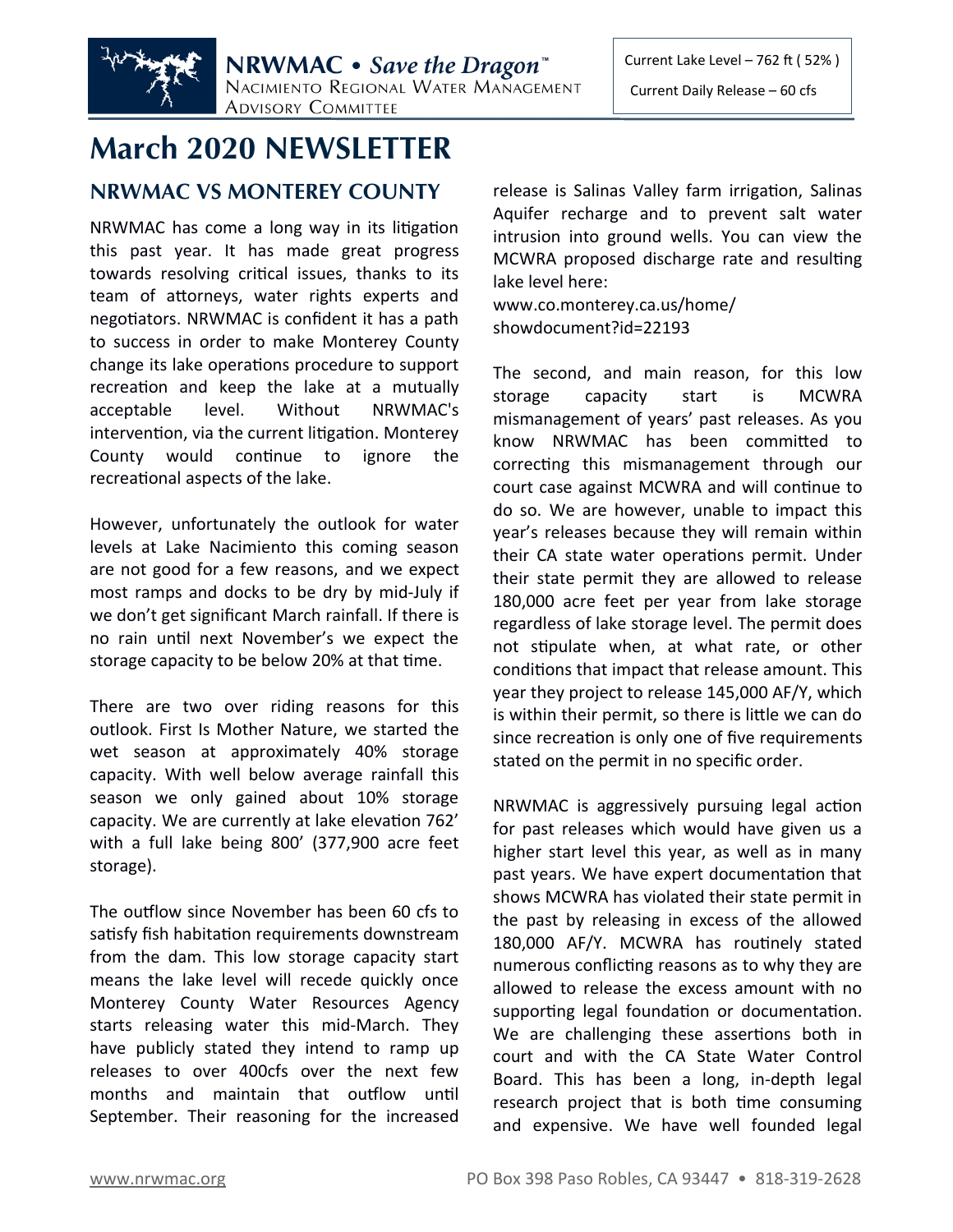

reasoning that we can win this conflict, but we must go through the drawn out legal process to do so. Until we do so we cannot change MCWRA's release schedule and lack of support for lake recreation even though it is listed in the state operations permit.

We, and you, can do little about Mother Nature, and know there will be drought years in succession that will mean low lake levels do not support adequate and safe recreation. However we **CAN** do something about mismanagement of water releases and not supporting lake recreation as specified in the state operating permit for Lake Nacimiento. But, NRWMAC needs your help with contributions. We cannot win this fight without going through the legal and political battle which requires funding. Any contribution you can make will help make a difference in future water levels. To not do so will mean we will continue to have low water levels that have become common and that we will most likely see again this year.

#### **Let's be very clear about the water…**

In California, water is protected for the use and benefit of all Californians. California's waters cannot be owned by individuals, groups, businesses, or governmental agencies. And permits, licenses, and registrations give individuals and others the right to beneficially use reasonable amounts of water.

Monterey County was provided a grant in 1958 and their application made a long term promise to promote and develop recreational facilities at Lake Nacimiento. Monterey County was again licensed in 1964 with a statement of purpose of "Recreational use at Lake Nacimiento Reservoir within San Luis Obispo County and irrigation, domestic, municipal, industrial and recreational uses within an area of Monterey County".

Current Lake Level – 762 ft ( 52% ) Current Daily Release – 60 cfs

And again in 1996 Monterey County was granted a permit subject to prior rights that authorized purposes for using the water for irrigation, industrial, municipal, recreation and domestic use.

There is no "Percentage of" listed in those grant rights. There is no "group" that owns the water! All five interests share the water interest, and all five interests are entitled to it.

#### **The Recreation Component…**

The Monterey County Flood Control and Water Conservation District ("District"), the predecessor to MCWRA, built Nacimiento Reservoir in the mid-1950's for recreation, flood control and water conservation. In order to begin construction, the District first had to condemn and take private properties in and around the reservoir site by eminent domain.

The Act gave the District the power to condemn "lands deemed by the supervisors of the district to be **necessary or convenient for the installation, construction, use and maintenance of recreational areas or facilities including picnic grounds, play grounds, camp grounds, home sites, boats and fishing, bathing or other facilities for use by the public**..."(Emphasis supplied.) Thus, the provision of recreation at the reservoir was key to allowing the construction to commence.

Simply put, Monterey County claimed and based recreational support at the lake as an equal right to take land, and they must continue to support recreation or they can be faced with invalidating their right to that land.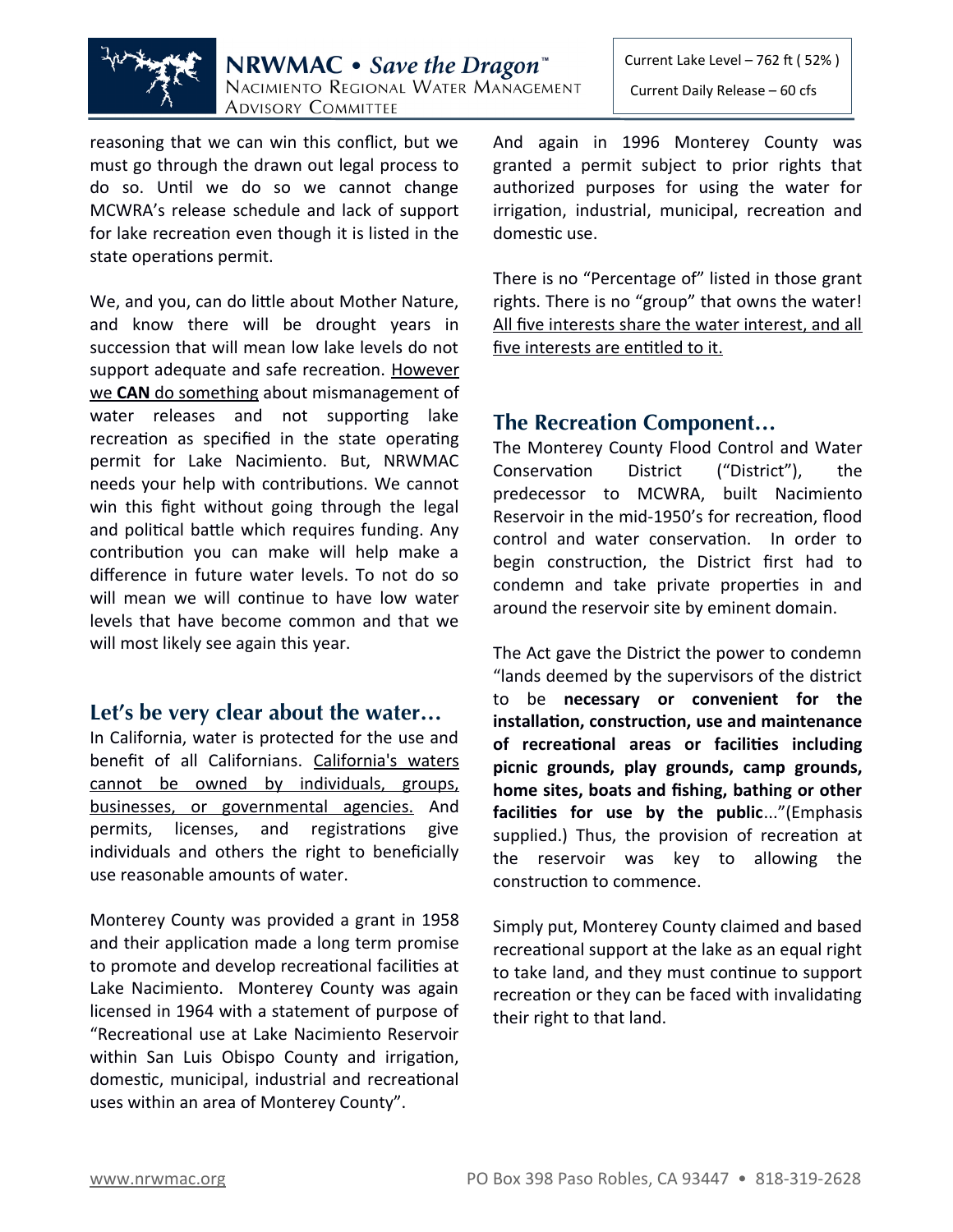

### **Thank you for your support**

We wish to thank everyone that supports NRWMAC, and as everyone continues to come up with more ways to help, we need everyone to get involved.

Please share, forward and circulate this newsletter with your friends, family and anyone you know that uses or cares about the lake, wildlife, and future of the lake!

We need to inform people of this fight, and let everyone know why their funding support is so critically important right now.

NRWMAC needs volunteers to help with getting the word out, getting donations, sign-ups, handouts, information booths, fund raisers, tshirt sales, and help at functions and events.

You can help the effort by donating time, dollars, purchasing merchandise or signing up for events here: [www.nrwmac.org/get-involved](http://www.nrwmac.org/get-involved)

## **Donate Today**

If you value your recreation, water quality, way of life and property values, please donate today.

Being the primary source of funding for these legal efforts, your donations, now more than ever, will make a difference!

Even if you have previously donated, we need your continued help, please donate any amount using the GoFundMe link, or if you prefer you can donate privately using the link Private donation link below, or mail a check to NRWMAC at PO Box 398, Paso Robles, CA 93447.

GoFundMe:

[www.gofundme.com/lake-nacimiento-save-the](http://www.gofundme.com/lake-nacimiento-save-the-dragon) dragon

Private donations: [www.nrwmac.org/save-the-dragon/donate](http://www.nrwmac.org/save-the-dragon/donate-today) today

Current Daily Release – 60 cfs